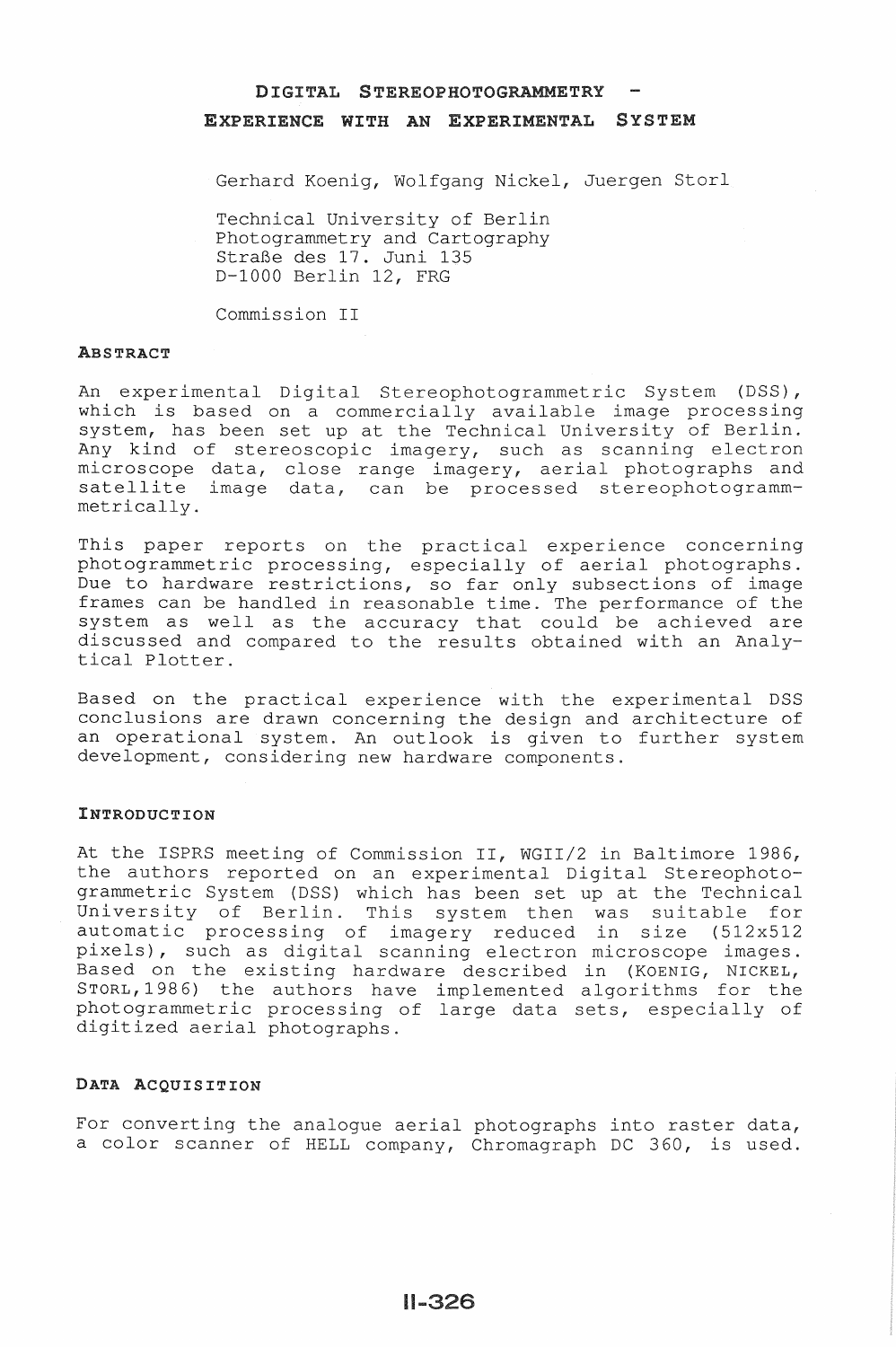This system can handle transparency copies up to the format of  $65x51$  cm<sup>2</sup>, a size which is limited by the diameter of the rotating scanning drum. The aerial photographs can be digitized in different resolutions. According to the experience of the and all product the contractions. However, we can compone the contract of the authors, a resolution of 25  $\mu$ m or 400 lines/cm is sufficient for stereophotogrammetric purposes. The advantage of higher rescoreophocogrammetric parposes: The advancage or higher is borderon is too small to justify its occes. This moment can be Analysis of the scanned imagery has indicated that the Chromagraph scans with high quality and very little geometric distortions. The radiometric reproduction quality is good so that only few preprocessing steps are necessary for image improvement provided that the quality of the photographs is sufficient.

### ORIENTATION

The orientation is done in two steps, i.e. relative orientation and absolute orientation. After relative orientation the images are resampled to the normal case of stereophotogrammetry. This leads to a more rational automatic evaluation and enables stereo vision of the whole model.

To overlook the scene both images are miniaturized to the size of one screen. A 23 cm x 23 cm aerial photograph scanned with a pixel spacing of 25 microns leads to about 9000x9000 pixels. Every 20x20 pixels are averaged and thus the whole scene can be visualized at one time. The sampled miniaturizations are held permanently in two of the four image memories. The scene parts to be actually processed are defined by positioning a 25x25 pixel window and are loaded into the two remaining memories.

For each image (at least two of) the fiducial mark regions are targeted this way. Fiducial mark matching then is performed by a sub-process (via an artificial template or via binarization and circle calculation). Image inner orientation is known and leads to the parameters of an affine transformation which computes image coordinates from pixel (i.e. scanner) coordinates.

## RELATIVE ORIENTATION

From six up to any given number homologous points can be matched interactively for relative orientation. This can be done either by defining templates in the first and search windows in the second image or by using signalized object control points, if there are any. They can be searched in one image and matched to the other one or be searched independently in both images. Image coordinates again are given by the affine transformation mentioned above.

After this calculation resampling is carried out for the whole stereo area (normally using bilinear interpolation) to eliminate y-parallaxes. Thus the images are at hand for stereoscopic vision by anaglyphic means and processing along horizontal epipolar lines.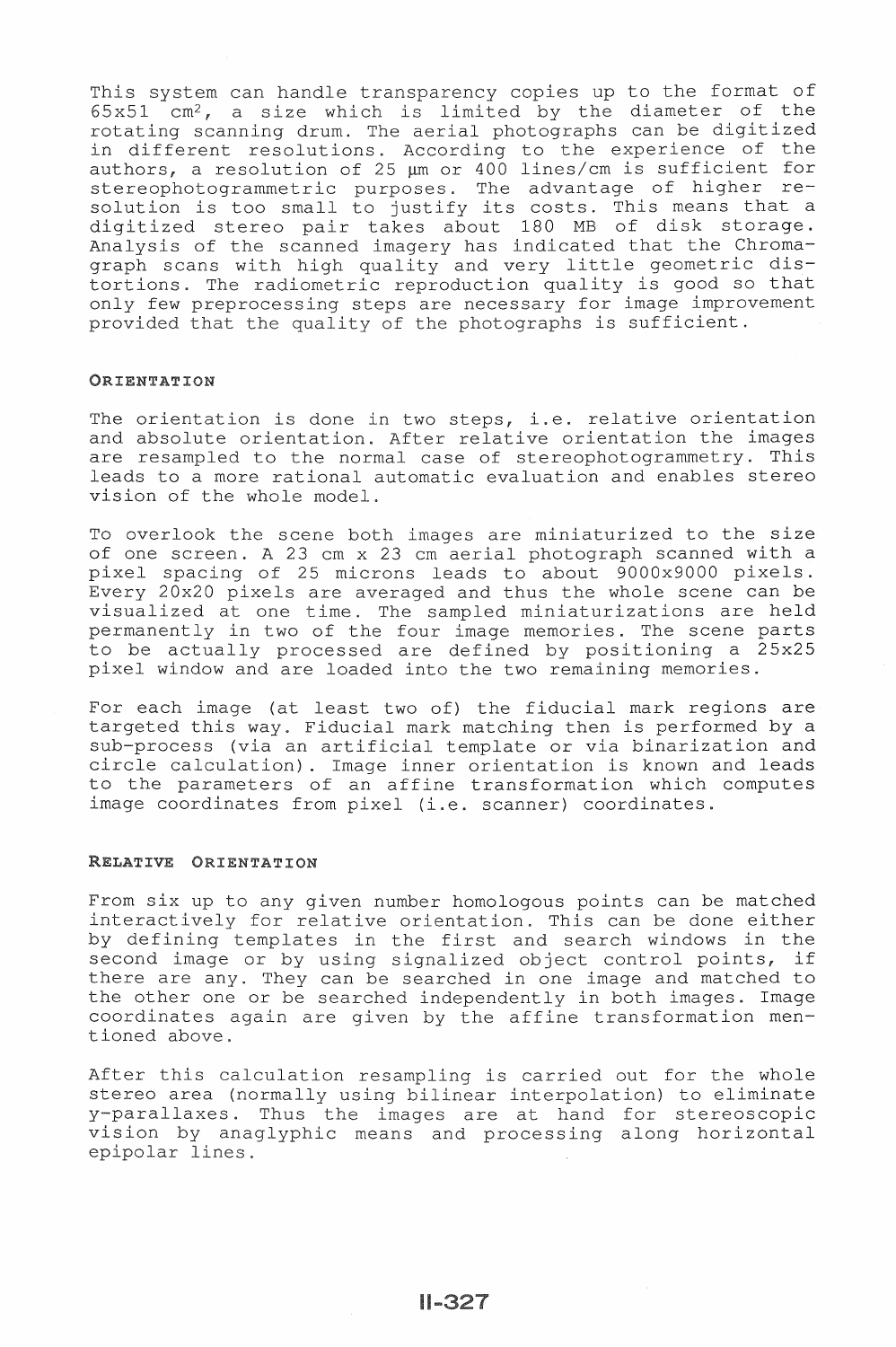#### ABSOLUTE ORIENTAT

If the ground control points have not been measured for relative orientation this has to be done now. Using the resampled (i.e. the relatively orientated images) instead of the original images, stereoscopic view of the earth surface is the time this is realized in an anaglyphic way. A three dimensional floating mark is generated in the memory and can be moved by a mouse in  $x-$  and  $y-$  direction across the screen. Z- direction motion of the floating mark is performed by pressing two function buttons of the mouse. This way the DSS can be handled like a conventional analogue stereo-<br>photogrammetric system.

Control points without a known shape (i.e. they can not be modelled) have to be located manually which leads to an error less than 0.5 pixel. Thus, accurracy is depending on the digitization rate of the original images. In practice, a sufficient accuracy of absolute orientation is yielded by measuring at least six ground control points. Using ten points, absolute orientation resulted in standard plan deviations of 0.07 m for both the Analytic Plotter KERN DSR 11 and the DSS. The standard height deviations were  $0.04$  m and  $0.06$  m, respectively (image scale  $\approx$  1:5000).

### 3-D PROCESSING

Automated evaluation of a Digital Terrain Model (DTM) is a main feature of the DSS. At present DTM determination is performed by finding homologue points in two images in an initially predefined regular grid in object space. The algorithm uses the Vertical Line Locus (VLL) method (BETHEL, 1986) to calculate approximate heights. The fine correlation is done by a least squares algorithm (ACKERMANN, 1983). In order to save computation time there is no subpixel interpolation calculated during coarse search and the center pixel of the template window in the left image is set to the nearest neighbour. Thus, the final result does not represent a reqular grid in object space any more.

Normally, with aerial photographs 10% to 20% correlation failures can not be been developed These criteria, applied in the DSS, are the following: some criteria have in correlat

- Despite existing epipolar geometry explose enrolling oprporar geometry
- the standard deviation of a parallax is higher than a predefined limit which was set for the actual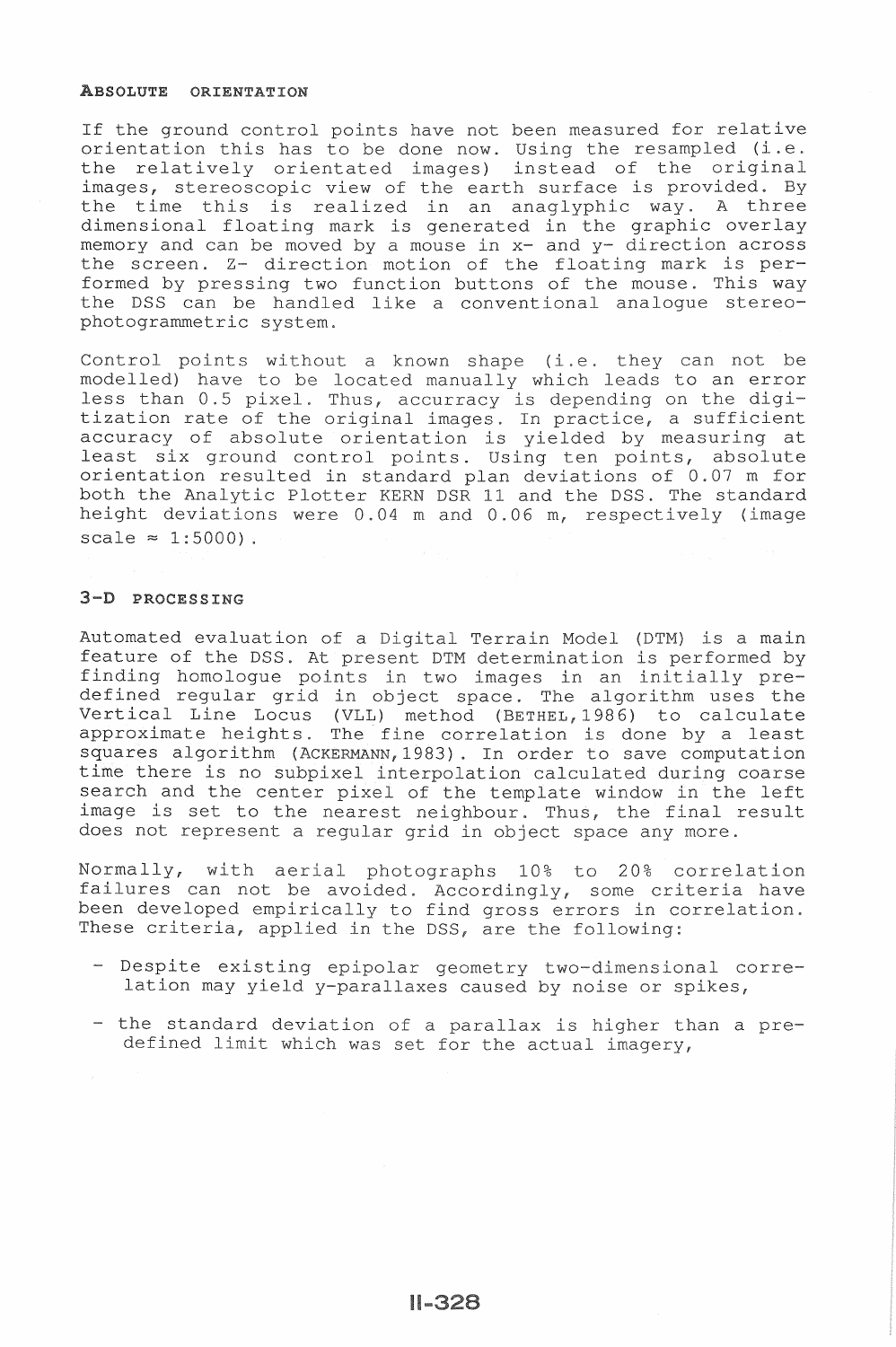- the correlation coefficient is less than a threshold value normally 0.8), such results are tested by calculating the autocorrelation function in the neighbourhood of the
- large parallax differences occur between adjacent

However, processing aerial photographs in the DSS proved that ously wrong points are not excluded by these criteria. research indicated a direct relation between correlation failures and the variance, which is a rough parameter describing the texture within a window. This is why the variance is used as additional criterion to check correlation results and<br>to decide wether a point should be accepted or not. The variance threshold value differs from image to image and has to be defined by the operator in each case.

Automatic processing of images and excluding points by the cri-<br>teria mentioned above result in an irregular distributed cluster of 3-D points. The detected points can be displayed for stereoscopic view on the monitor to give the operator the chance of a last check on gross errors and to correct some points inly. Furthermore, he is allowed to decide whether the amount and the distribution of points will be sufficient for DTM amount and the discribution of permits with go surfacence for sincle and calculation. A point distribution overview can be displayed on monitor and/or plotter.

Tests with different images indicate that the strategies to examine correlation results are very stringent and nearly 40% of points are excluded - even reliable correlation results. Accordingly, it is neccessary to define a grid more dense than the finally intended one to have a sufficient number of points for DTM interpolation. If this number is too small, a rough DTM can be calculated. This DTM will be used to evaluate approximate heights for re-starting the automatic process to get a higher amount of homologue points.

Orientation (including miniaturization) takes about the same time as the corresponding work with an Analy and correlation, starting when the first section is resampled, needs about one second and and approximation quartey. The seamatic neight deviations of 5 m near Munich (KUPFER, 1987) were 0.02 % of the flying height. Plotter, except for image region loading. Resampling time with bilinear interpolation is 3 minutes for a 512x512 pixel section

## FUTURE DEVELOPMENTS

the existing hardware environment and the software tools the authors have designed a development system for studies of the performance of stereophotogrammetric processing with images of different sources. The next step of the activities will be the design of an operational system consisting of new hardware components. This system will be designed around a powerful work-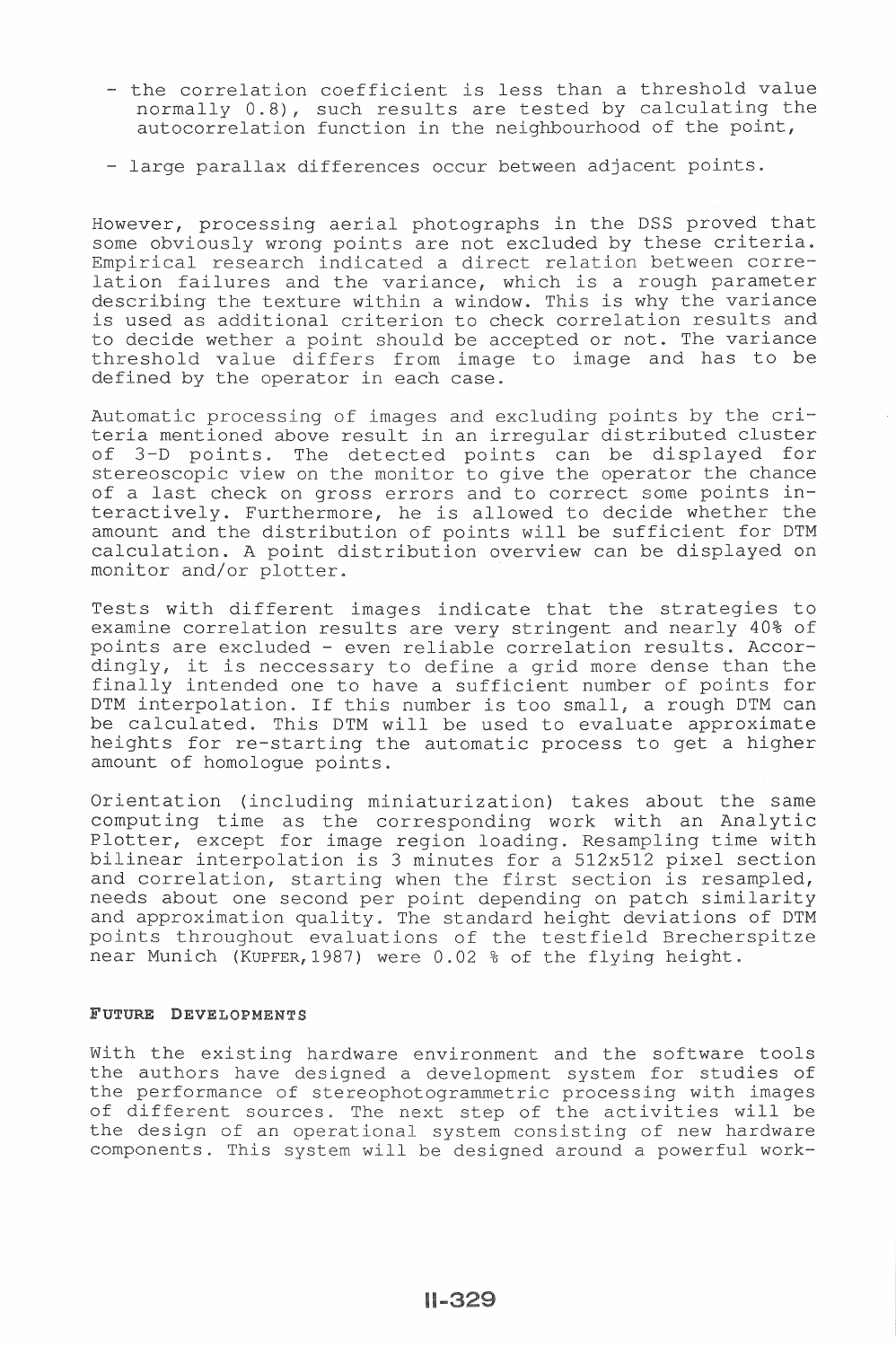station which for performance purposes should be based on a Bedefon which for porformance parposes should be based on a simple architecture. In contrast to conventional systems, a RISC consists of relatively few instructions, namely those which are used most frequently. Most of these instructions could be a single cycle and have a fixed format for s ingle cycle and have a linea form<br>have a large register set and are compilers which leads to a high performance instruction rate around 10 MIPS.

In addition to such a host computer, special hardware components, as described in (GRUEN, 1987)', are necessary for setting nonco, as according in processing architecture ric system. The use of parallel is necessary in order to obtain the processing arenteecence is necessary in craci as essain end performance needed in photogrammetric apprications. Today 3 follows:

- Instruction Multiple Data (SIMD) processors, where each processor executes the same instruction at the same time, but on different data elements;
- Multiple Instruction Multiple Data (MIMD) processors, which can be segmented in Multicomputers, where each processor has can be segmented in multicomputers, where each processor has own program code, and Multiprocessors in which MIMD processors share a common memory;
- and Systolic of an algor where each processor executes a portion ation in a pipelined parallel fashion. All processors are synchronized to accept inputs and complete their computations at the same time.

Modern image computing systems make use of these architectures, for example PIXAR (SIMD), or AT&T's Pixel Machine (MIMD), which is build around up to 82 Digital Signal Processors, rated at 10MFlops each. These systems offer a high computational power rom rope caen. These systems offer a high compactational power cations. They are equipped with a large image memory - up to 48MB are common - and in most cases could be configured with parallel transfer disks, which accomodate the storage of large data sets, such as aerial photographs, and permit the high data transfer rates needed for fast image processing. High level language libraries - usually C-callable - for universal image processing needs facilitate the task to extend these system to a photogrammetric workstation.

An advanced stereophotogrammetric workstation with high performance should include as well a colour monitor which provides sequential stereo display by use of liquid crystal shutter technology. The use of a s asses makes a comfortable stereoscopic images possible and seems to be the optimal solution. p ass of figate or poset chaose. and flicker-free view of the